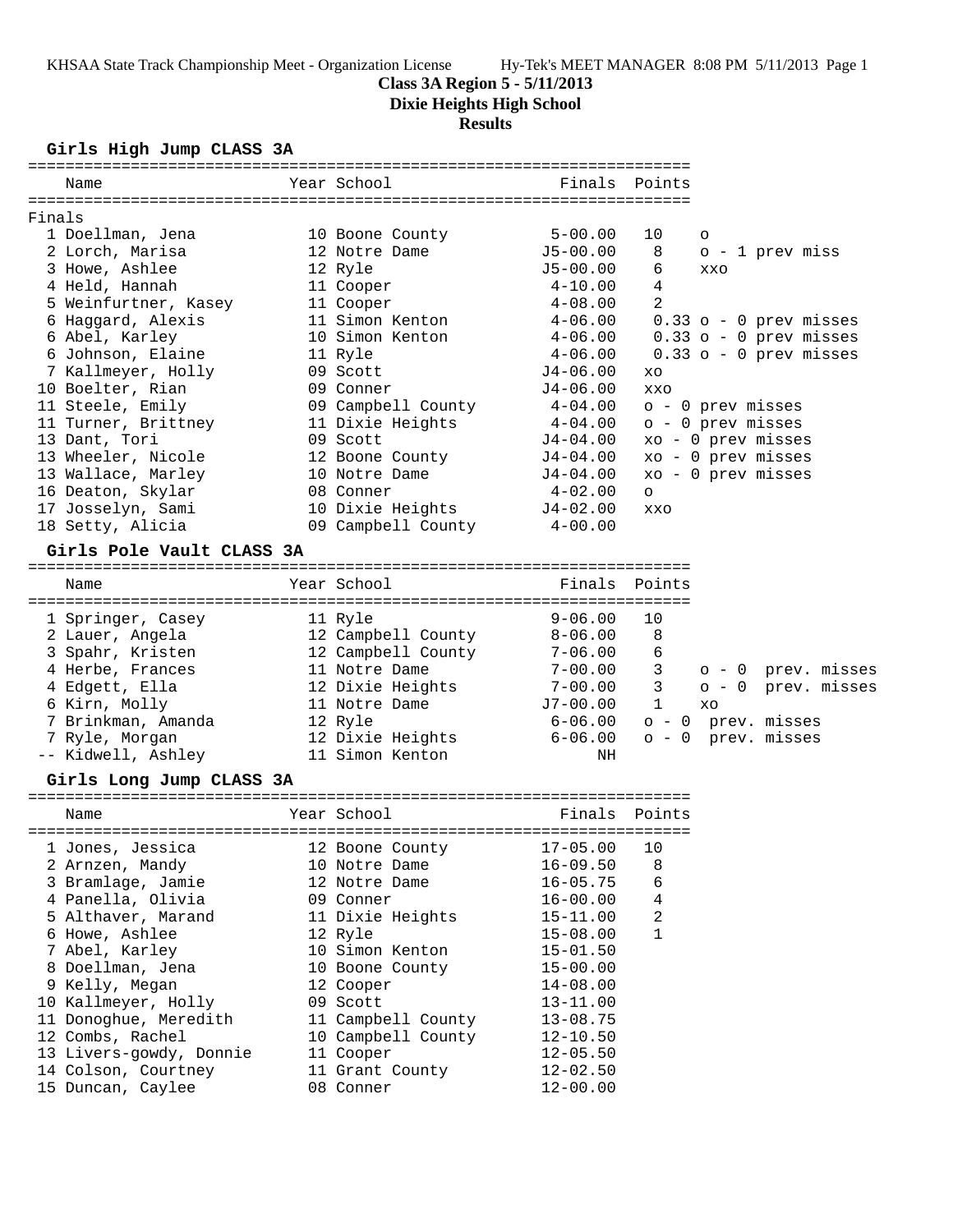**Class 3A Region 5 - 5/11/2013**

**Dixie Heights High School**

## **Results**

## **....Girls Long Jump CLASS 3A**

| 16 Jasper, Lindsey | 10 Dixie Heights | $11 - 04.00$ |
|--------------------|------------------|--------------|
| 17 Powell, Sasha   | 09 Simon Kenton  | $10 - 10.50$ |
| -- Stephens, Lilly | 12 Ryle          | ND           |

#### **Girls Triple Jump CLASS 3A**

======================================================================= Name **Name Reall School Communist Points** Points Points ======================================================================= 1 Jones, Jessica 12 Boone County 36-01.25 10 2 Arnzen, Mandy 10 Notre Dame 35-00.00 8 3 Howe, Ashlee 12 Ryle 34-03.75 6 4 Johnson, Elaine 11 Ryle 33-09.50 4 5 Panella, Olivia 09 Conner 33-07.00 2 6 Doellman, Jena 10 Boone County 31-04.50 1 7 Tranter, Kara 09 Notre Dame 30-05.25 8 Abel, Karley 10 Simon Kenton 30-00.00 9 Donoghue, Meredith 11 Campbell County 29-02.75 10 Held, Lexi 07 Cooper 28-10.50 11 Supinger, Michea 11 Simon Kenton 27-04.25 12 Combs, Rachel 10 Campbell County 27-01.75 13 Deaton, Skylar 08 Conner 26-01.75

## **Girls Shot Put CLASS 3A**

| Name                    | Year School        | Finals Points |                    |                    |
|-------------------------|--------------------|---------------|--------------------|--------------------|
| 1 Katinic, Brooke       | 08 Scott           | $30 - 05.50$  | 10                 |                    |
| 2 Stockton, Alexis      | 08 Ryle            | $30 - 02.00$  | 8                  |                    |
| 3 Diamon, Molly         | 11 Dixie Heights   | $29 - 11.00$  | 6                  |                    |
| 4 Bramlage, Jamie       | 12 Notre Dame      | 29-07.00      | 4                  |                    |
| 5 Mazor, Michaela       | 12 Boone County    | 29-03.50      | $\overline{2}$     |                    |
| 6 Blackburn, Hannah     | 10 Dixie Heights   | $28 - 07.50$  | $\mathbf{1}$       |                    |
| 7 Johnson, Kaylee       | 09 Campbell County | $26 - 02.50$  |                    |                    |
| 8 Porter, Andrea        | 12 Scott           | $25 - 02.50$  |                    |                    |
| 9 Rehkamp, Rachel       | 09 Boone County    | 25-02.00      |                    | 24-07.00 next best |
| 10 Reichert, Mikayla    | 09 Ryle            | J25-02.00     | 24-01.50 next best |                    |
| 11 Scaringi, Mackenzie  | 11 Notre Dame      | $24 - 08.50$  |                    |                    |
| 12 Elsbernd, Gabrielle  | 10 Campbell County | $24 - 03.00$  |                    |                    |
| 13 Kane, Carly          | 12 Cooper          | $23 - 08.00$  |                    |                    |
| 14 Livers-gowdy, Donnie | 11 Cooper          | $22 - 10.00$  |                    |                    |

### **Girls Discus Throw CLASS 3A**

| Name                                                                                                                                                                       | Year School                                                                                                                         | Finals Points                                                                                        |                                             |
|----------------------------------------------------------------------------------------------------------------------------------------------------------------------------|-------------------------------------------------------------------------------------------------------------------------------------|------------------------------------------------------------------------------------------------------|---------------------------------------------|
| 1 Scaringi, Mackenzie<br>2 Diamon, Molly<br>3 Reichert, Mikayla<br>4 Porter, Andrea<br>5 Katinic, Brooke<br>6 Schuchter, Taylor<br>7 Cassinelli, Oliv<br>8 Wheeler, Nicole | 11 Notre Dame<br>11 Dixie Heights<br>09 Ryle<br>12 Scott<br>08 Scott<br>11 Campbell County<br>09 Campbell County<br>12 Boone County | $89 - 07$<br>$89 - 04$<br>$87 - 02$<br>$81 - 09$<br>$80 - 08$<br>$80 - 00$<br>$76 - 02$<br>$70 - 02$ | <u>າດ</u><br>-8<br>6<br>4<br>$\mathfrak{D}$ |
| 9 Mazor, Mikey<br>10 Livers-gowdy, Donnie                                                                                                                                  | 12 Boone County<br>11 Cooper                                                                                                        | $69 - 11$<br>$65 - 10$                                                                               |                                             |
|                                                                                                                                                                            |                                                                                                                                     |                                                                                                      |                                             |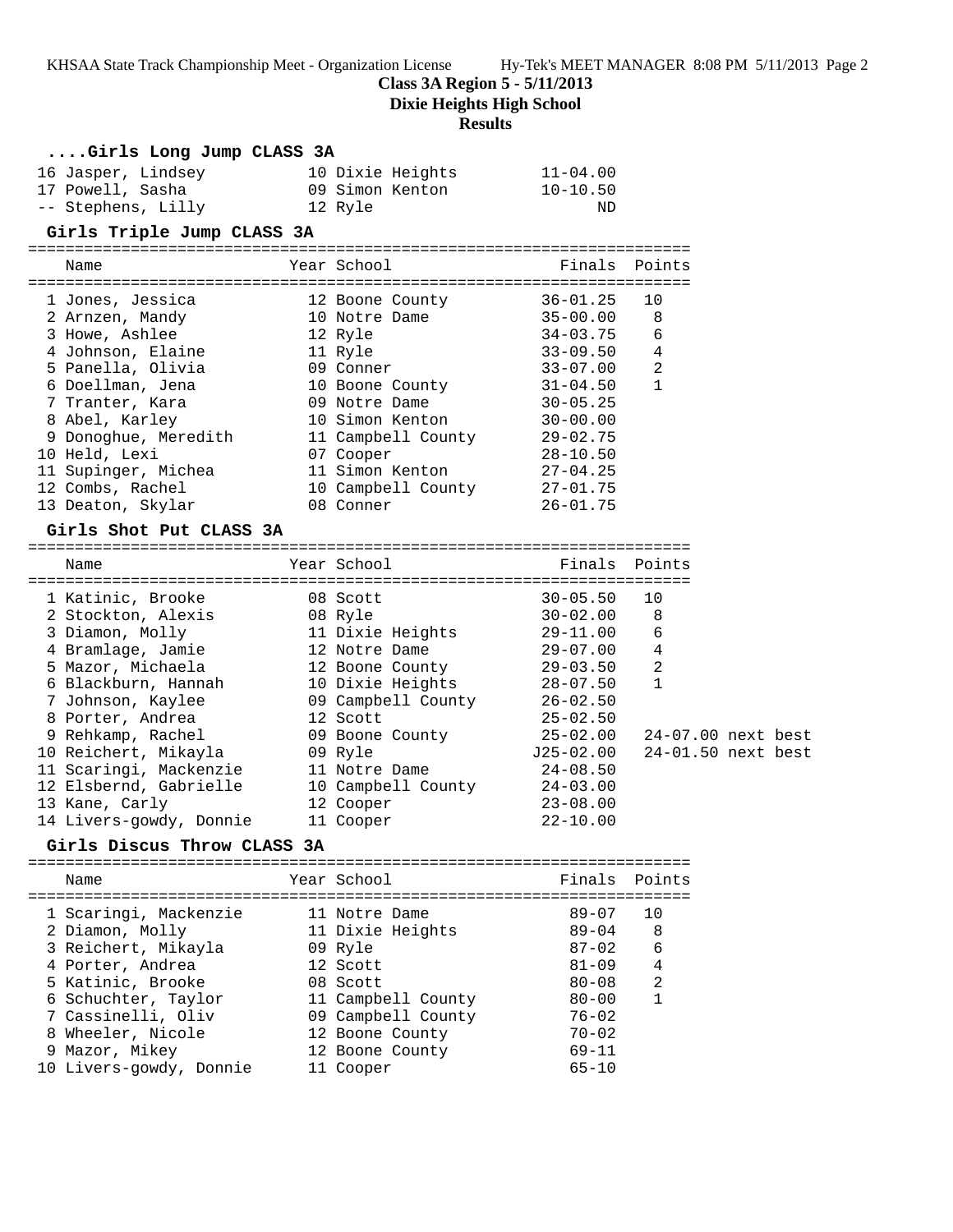**Class 3A Region 5 - 5/11/2013**

**Dixie Heights High School**

|                                       | <b>Results</b>                 |                                     |                        |                                            |
|---------------------------------------|--------------------------------|-------------------------------------|------------------------|--------------------------------------------|
| Girls Discus Throw CLASS 3A           |                                |                                     |                        |                                            |
| 11 McGehee, Jocelyn                   | 08 Dixie Heights               | $64 - 09$                           |                        |                                            |
| 12 Stockton, Alexis                   | 08 Ryle                        | $62 - 00$                           |                        |                                            |
| 13 Due, Emma                          | 11 Simon Kenton                | $45 - 00$                           |                        |                                            |
| Boys High Jump CLASS 3A               |                                |                                     |                        |                                            |
| Name                                  | Year School                    | =================================== | Finals Points          |                                            |
|                                       |                                |                                     |                        |                                            |
| 1 Winkler, Logan                      | 10 Simon Kenton                | $6 - 02.00$                         | 10                     |                                            |
| 2 Meyers, Collin                      | 12 Scott                       | $5 - 08.00$                         |                        | 8 o - 0 prev misses                        |
| 3 Vanlandingham, Dylan                | 12 Cooper                      | J5-08.00                            |                        | $6$ $0 - 2$ prev misses                    |
| 4 Prather, Josh                       | 09 Simon Kenton                | $5 - 06.00$                         |                        | 4 o - 0 prev misses                        |
| 5 Allen, Jb                           | 11 Ryle                        |                                     |                        | J5-06.00  0.75 xo - 0 prev. misses         |
| 5 Risch, Chris                        | 11 Dixie Heights               | J5-06.00                            |                        | $0.75$ xo - 0 prev. misses                 |
| 5 Davis, Taylor                       | 11 Ryle                        | $J5 - 06.00$                        |                        | $0.75$ xo - 0 prev. misses                 |
| 5 Bolin, Mitchell                     | 10 Dixie Heights               | $J5 - 06.00$                        |                        | $0.75$ xo - 0 prev. misses                 |
| 9 Schmoll, Tanner                     | 10 Cooper<br>10 Conner         | J5-06.00<br>J5-06.00                |                        | xo - 2 prev. misses<br>xxo - 0 prev misses |
| 10 Watts, Nic<br>11 Mayer, Matthew    | 10 Campbell County             | $5 - 02.00$                         |                        | o - 0 prev misses                          |
| 12 Otero, Kevin                       | 12 Boone County                | $J5-02.00$                          |                        | xxo - 0 prev misses                        |
|                                       |                                |                                     |                        |                                            |
| Boys Pole Vault CLASS 3A              |                                |                                     |                        |                                            |
| Name                                  | Year School                    | Finals                              | Points                 |                                            |
|                                       |                                |                                     |                        |                                            |
| 1 Harrison, Bailey                    | 11 Dixie Heights               | 12-00.00                            | 10                     |                                            |
| 2 Seiter, William                     | 12 Campbell County             | 11-06.00                            | 8                      |                                            |
| 3 Harris, Drew                        | 12 Simon Kenton                | $10 - 06.00$                        | 6                      |                                            |
| 4 See, Benjamin                       | 11 Campbell County 10-00.00    |                                     | $4\overline{ }$        | o - 1 prev miss                            |
| 5 Brookbank, Alex                     | 12 Ryle                        | J10-00.00                           | $2 \quad \blacksquare$ | xo - 0 prev misses                         |
| 6 Ramos, Hunter                       | 12 Simon Kenton                | J10-00.00                           | $\mathbf{1}$           | xo - 1 prev miss                           |
| 7 Kirby, Jack                         | 10 Ryle                        | 9-00.00                             |                        |                                            |
| 8 Howard, Blake                       | 10 Dixie Heights               | $8 - 00.00$                         |                        |                                            |
| Boys Long Jump CLASS 3A               |                                |                                     |                        |                                            |
| Name                                  | Year School                    | Finals Points                       |                        |                                            |
|                                       |                                |                                     |                        |                                            |
| 1 Kennedy, Nick                       | 12 Ryle                        | $22 - 07.00$                        | 10                     |                                            |
| 2 Siemer, Zane                        | 10 Ryle                        | $20 - 11.00$ 8                      |                        |                                            |
| 3 Vanlandingham, Dylan                | 12 Cooper                      | $20 - 03.00$                        | 6                      |                                            |
| 4 Fields, Peter                       | 10 Dixie Heights               | $19 - 08.50$                        | 4                      |                                            |
| 5 Rodriquez, Christian                | 12 Boone County                | $18 - 01.50$                        | 2                      |                                            |
| 6 Evans, Isaiah                       | 09 Simon Kenton                | $17 - 05.50$                        | $\mathbf{1}$           |                                            |
| 7 Hyden, Andrew                       | 10 Campbell County<br>10 Scott | $17 - 01.00$<br>$16 - 01.00$        |                        | 15-10.00 next best                         |
| 8 Berry, Derrick<br>9 Bechtol, Conner | 12 Cooper                      | J16-01.00                           |                        | 15-08.50 next best                         |
| 10 Jones-Carr, Marquis                | 09 Conner                      | 16-00.00                            |                        |                                            |
| 11 Kelly, Austin                      | 11 Simon Kenton                | $15 - 10.50$                        |                        |                                            |
| Boys Triple Jump CLASS 3A             |                                |                                     |                        |                                            |
|                                       |                                |                                     |                        |                                            |
| Name                                  | Year School                    | Finals                              | Points                 |                                            |
| 1 Rodriquez, Christian                | 12 Boone County                | 41-03.25                            | 10                     |                                            |
|                                       |                                |                                     |                        |                                            |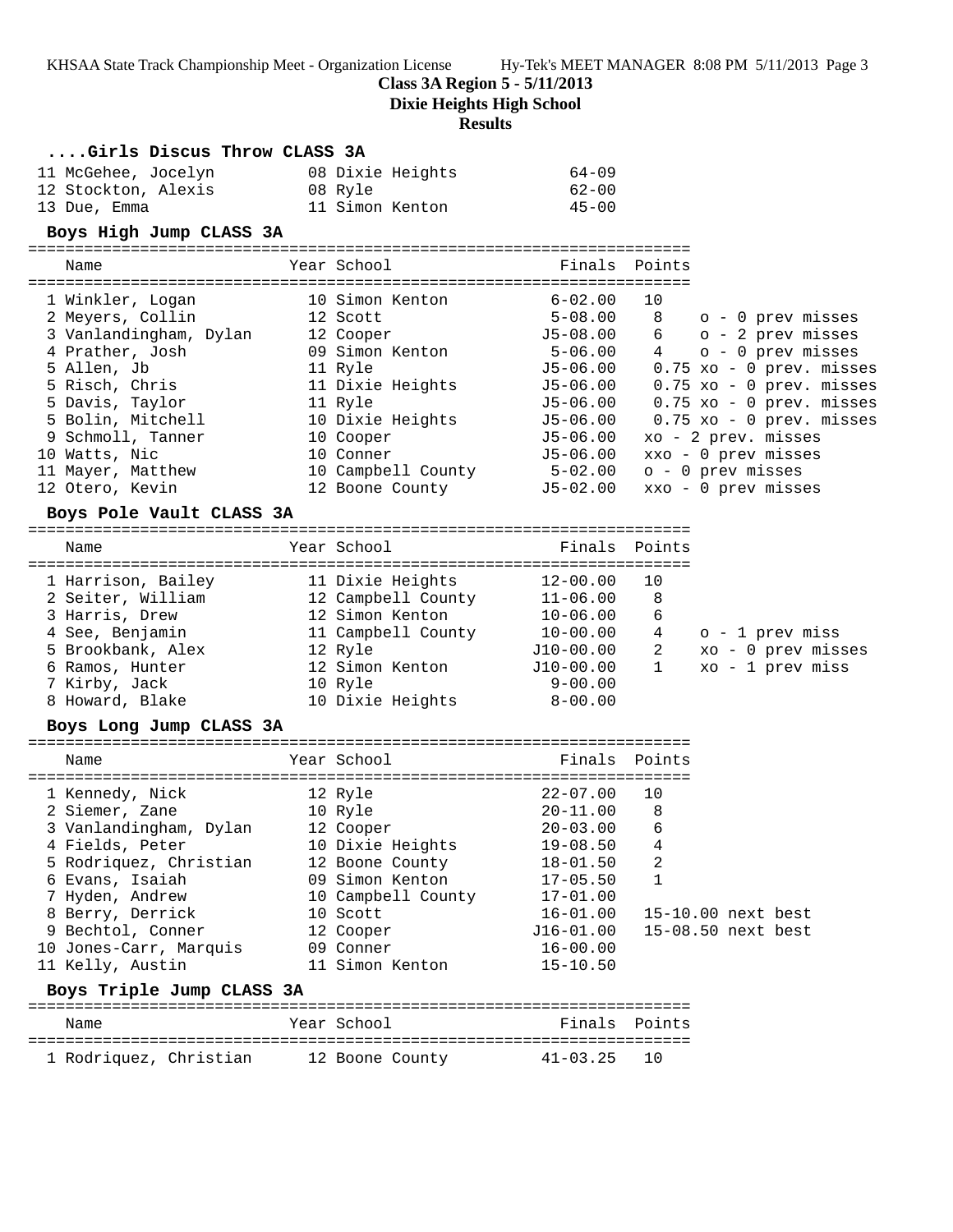8 40-05.00 next best<br>6 40-02.25 next best 6 40-02.25 next best<br>4

**Class 3A Region 5 - 5/11/2013**

**Dixie Heights High School**

# **Results**

# **....Boys Triple Jump CLASS 3A**

| 12 Conner          | $40 - 08.50$ | -8          |
|--------------------|--------------|-------------|
| 12 Cooper          | J40-08.50    | 6           |
| 11 Ryle            | $39 - 01.50$ | 4           |
| 11 Ryle            | $38 - 07.00$ | 2           |
| 11 Simon Kenton    | $37 - 11.00$ | $\mathbf 1$ |
| 11 Conner          | $37 - 10.00$ |             |
| 10 Dixie Heights   | $37 - 05.50$ |             |
| 12 Simon Kenton    | $37 - 02.50$ |             |
| 12 Grant County    | $36 - 11.50$ |             |
| 10 Campbell County | $35 - 10.00$ |             |
| 10 Campbell County | $35 - 02.00$ |             |
| 10 Boone County    | $33 - 05.00$ |             |
| 09 Cooper          | $30 - 10.25$ |             |
|                    |              |             |

## **Boys Shot Put CLASS 3A**

======================================================================= Finals Points

| - 1 a c                |                    |              |                    |  |
|------------------------|--------------------|--------------|--------------------|--|
| 1 Mensah, Philip       | 12 Boone County    | 45-11.00     | 10                 |  |
| 2 Crimm, Kameron       | 11 Scott           | 44-09.25     | 8                  |  |
| 3 Finkelstein, Michael | 12 Ryle            | 44-08.00     | 6                  |  |
| 4 Hansel, Cameron      | 11 Simon Kenton    | $44 - 05.50$ | 4                  |  |
| 5 Schneider, Logan     | 11 Campbell County | 41-07.00     | 2                  |  |
| 6 Johnson, Brandon     | 10 Dixie Heights   | 40-11.00     | 1                  |  |
| 7 Grosechen, Jake      | 12 Scott           | $39 - 07.50$ | 39-06.50 next best |  |
| 8 Weber, Brad          | 12 Ryle            | J39-07.50    | 38-11.00 next best |  |
| 9 Goessling, Tanner    | 12 Cooper          | $38 - 11.00$ |                    |  |
| 10 Risch, Chris        | 11 Dixie Heights   | $38 - 02.00$ |                    |  |
| 11 Vercheck, Grant     | 10 Simon Kenton    | $38 - 00.00$ |                    |  |
| 12 Carson, Douglas     | 11 Campbell County | $37 - 05.00$ |                    |  |
| 13 Shelton, Drew       | 12 Cooper          | $36 - 02.00$ |                    |  |
| 14 Hall, Tristion      | 10 Grant County    | $33 - 07.00$ |                    |  |
| 15 Mcdonald, Brannen   | 11 Boone County    | $33 - 06.00$ |                    |  |
| 16 Shively, Dustin     | 10 Grant County    | $33 - 01.50$ |                    |  |
| -- Lahner, Adam        | 11 Conner          | ND           |                    |  |

# **Boys Discus Throw CLASS 3A**

| Name                   | Year School        | Finals     | Points         |
|------------------------|--------------------|------------|----------------|
| 1 Groeschen, Jake      | 12 Scott           | 147-02     | 10             |
| 2 Vercheck, Grant      | 10 Simon Kenton    | $128 - 08$ | 8              |
| 3 Finkelstein, Michael | 12 Ryle            | $122 - 00$ | 6              |
| 4 Groeshen, Clay       | 11 Scott           | $118 - 10$ | $\overline{4}$ |
| 5 Stewart, Edward      | 11 Ryle            | $116 - 04$ | 2              |
| 6 Hall, Tristion       | 10 Grant County    | $115 - 04$ | $\mathbf{1}$   |
| 7 Shively, Dustin      | 10 Grant County    | $115 - 03$ |                |
| 8 Goessling, Tanner    | 12 Cooper          | $111 - 06$ |                |
| 9 Platt, Gabe          | 11 Conner          | $111 - 04$ |                |
| 10 Cornett, Casey      | 08 Dixie Heights   | $107 - 07$ |                |
| 11 Johnson, Brandon    | 10 Dixie Heights   | $98 - 10$  |                |
| 12 Sinclair, Nick      | 11 Campbell County | $96 - 00$  |                |
| 13 Groneck, Derek      | 09 Campbell County | $79 - 06$  |                |
| 14 Platt, Michael      | 09 Conner          | $77 - 09$  |                |
| 15 Ballard, Seth       | 12 Cooper          | $74 - 00$  |                |